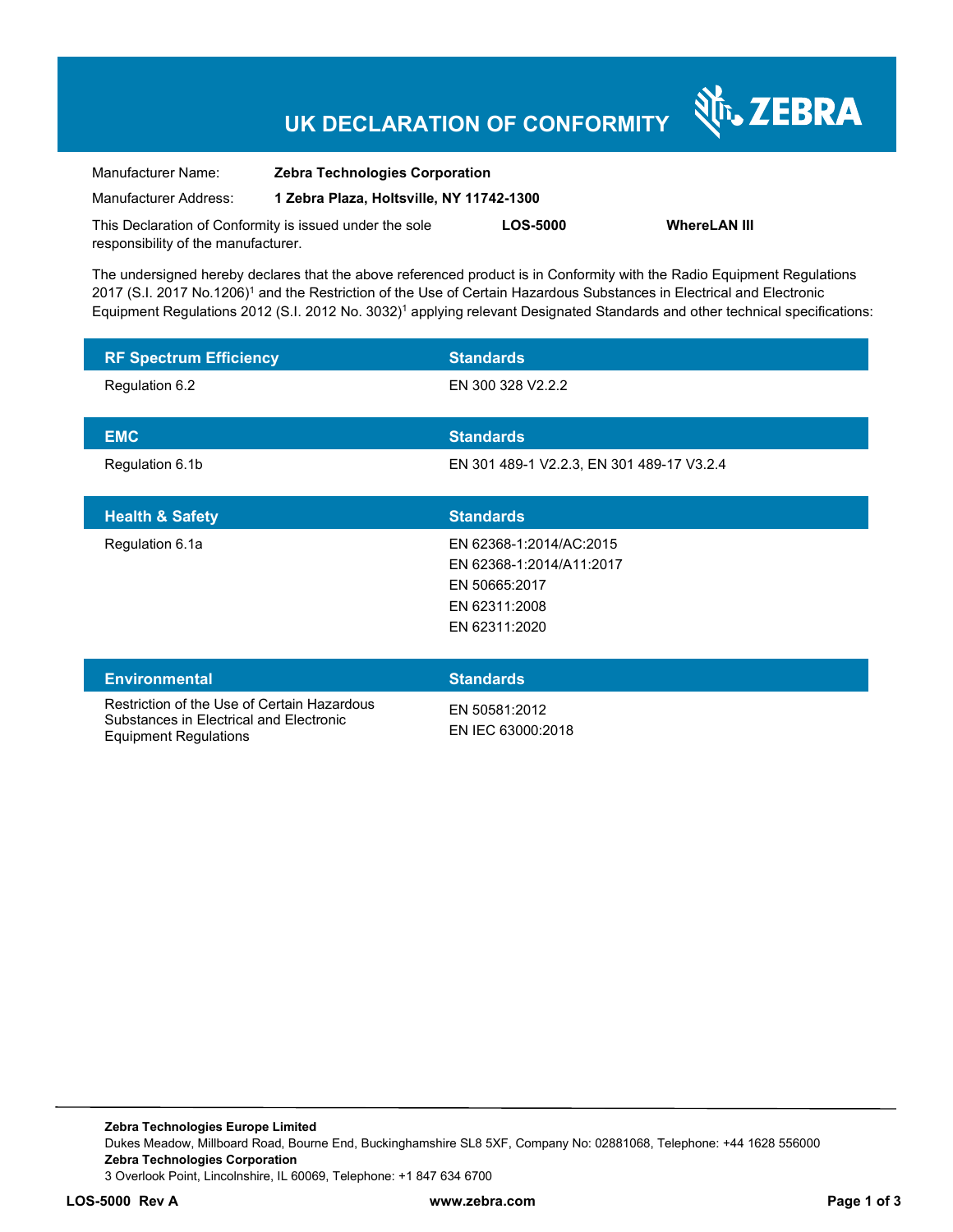### **UK DECLARATION OF CONFORMITY**



With regard to the Radio Equipment Regulations 2017 (S.I. 2017 No.1206)<sup>1</sup>, the conformity assessment procedure referred to in regulation 41(4)(a) and detailed in Schedule 2 has been followed.

 $^{\rm 1}$  As amended by applicable EU withdrawal legislation implemented at the time of issuing this declaration

#### **Signed on behalf of Zebra Technologies Corporation**

*(Signature of authorized person)* Marco Belli Rev: A Sr. Manager, Regulatory **Date: 5 August 2021** Place: Bourne End, UK